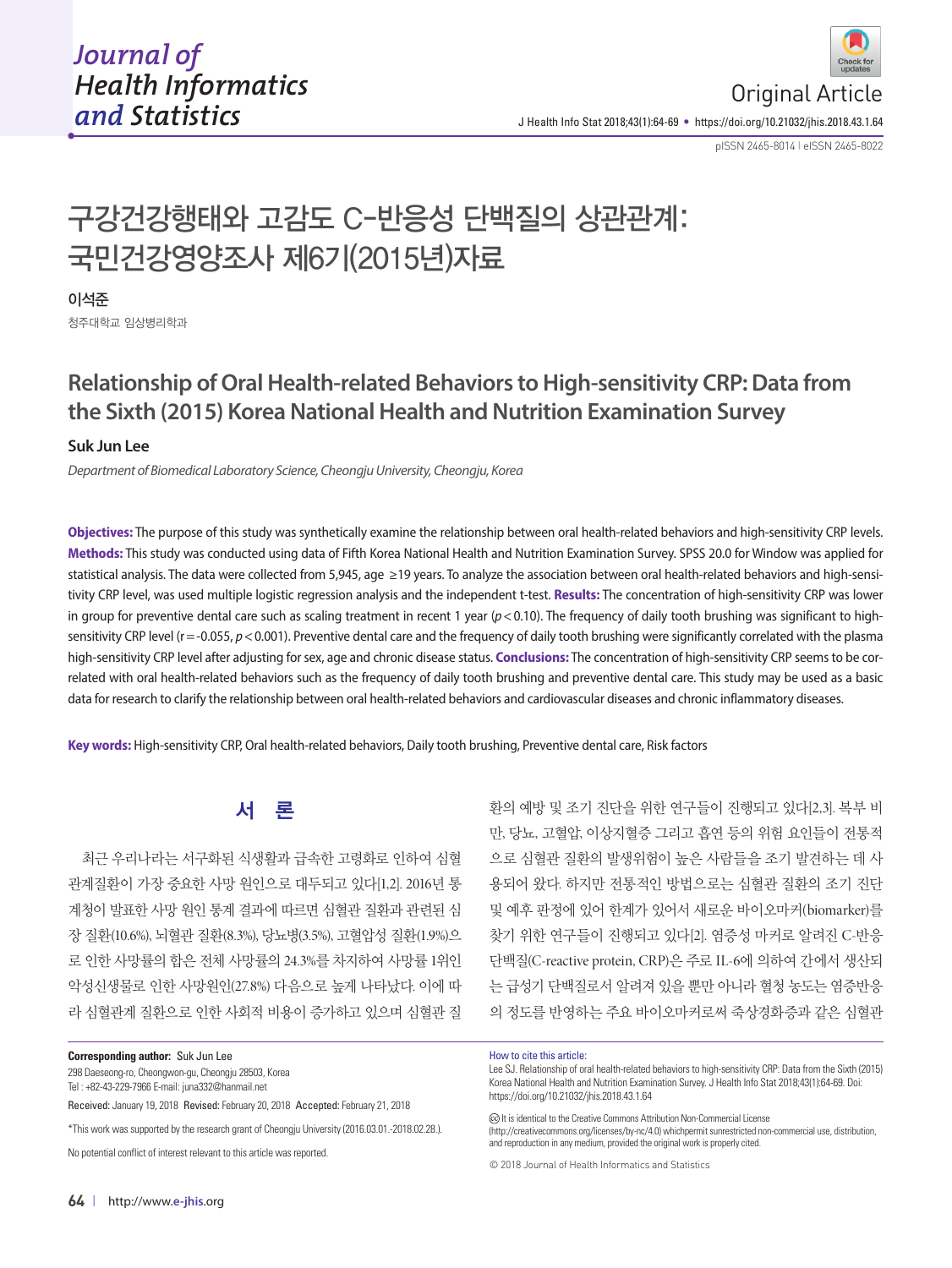계 질환의 예측에 사용되고 있다[4]. 전통적인 CRP는 감염이나 염증 성 질환의 선별검사로 이용되었으나 1990년대 이후에 측정 민감도가 우수한 high-sensitivity CRP (hs-CRP)가 개발되어 건강인에서 심혈관 질환의 위험을 예측할 수 있게 되었고 2003년에 미국 질병통제예방센 터/미국심장협회(Centers for Disease Control and Prevention/American Heart Association, CDC/AHA)에서는 hs-CRP를 심혈관 질환의 위험 도 평가 및 예후를 추정하는 지표로 사용할 것을 권고하였다[5].

구강건강의 개념은 단순히 구강이 질병에 걸리지 않는 상태만이 아 닌 정신적으로나 사회적으로 장애가 되지 않는 치아와 악안면 구강조 직기관의 상태로 정의되고 있으며, 전신건강을 위한 필수적인 요소로 간주되고 있다[6]. 전신건강의 일부인 구강건강은 개인의 삶에 질에 밀 접한 영향을 주며 연령이 증가하면서 국민의 대다수가 치아상실의 주 된 원인인 치아우식증과 치주질환을 경험한다[7]. 구강건강문제는 연 령이 증가할수록, 교육수준과 소득수준이 낮을수록 위험도가 높아지 는 것으로 나타났다[8,9]. 또한 직업, 흡연여부, 음주여부, 평소 스트레 스 인지 수준, 주관적 건강상태, 칫솔질 횟수 등이 위험요인으로 보고 되었다[10-12].

과거에는 구강건강과 전신질환과의 관련성에 대한 연구가 많지 않 았으나 최근 구강내의 만성염증질환인 치주질환과 전신질환과의 관련 성에 대한 역학연구가 많이 보고되고 있다. 치주질환의 위험요인으로 흡연, 당뇨, 비만, 만성폐쇄성질환, 임신 등의 전신질환들이 보고되고 있고[13-16], 당뇨, 동맥경화증, 관상동맥질환, 조산, 호흡기 질환과 같 은 전신건강에 치주질환이 영향을 줄 수 있다고 보고되었다[10,17-19]. 특히, Beck et al. [20]은 심혈관 질환과 치주질환이 연령, 성별, 흡연여 부, 스트레스 인식 수준과 같은 공통적인 위험요소를 공유한다고 보 고하였다.

흡연, 음주 등의 생활습관은 두 질환 간의 관련성이 높고 각각의 질 환이 삶의 질 또는 생명에 위협을 줄 수 있다면 두 질환과 관련된 새로 운 위험요소를 발굴하고 관리하는 것은 예방의학적으로 중요한 의미 가 있을 것이다. 또한 흡연, 음주, 운동, 수면 등의 생활습관과 치주건강 상태의 관련성에 관한 연구가 보고되었으나 구강관리행태와 전신질환 과의 관련성에 대한 연구는 없는 실정이다[12]. 따라서 본 연구에서는 칫솔질 횟수, 치실 사용여부, 치과예방치료 등의 구강건강행태가 심혈 관 질환의 예측인자인 혈중 hs-CRP에 어떠한 영향을 미치는지 분석하 고자 한다.

### 연구 방법

연구 대상

본 연구는 질병관리본부에서 시행하는 국민건강영양조사 제6기

(2015년) 자료를 사용하여 수행되었다[21]. 2015년 국민건강영양조사 는 총 7,380명을 대상으로 건강설문조사, 영양조사, 검진조사로 이루 어졌다. 본 연구에서는 자료변수들 중 성별, 연령, 칫솔질 횟수, 구강위 생용품 사용 유형, 치과 진료, 치주질환, 고혈압, 이상지질혈증, 뇌졸증, 심근경색증, 협심증, 골관절염, 류마티스성 관절염, 폐결핵, 천식, 당뇨 병, 갑상샘 질환, 암의 의사진단 병력, 아토피피부염, 알레르기비염, 신 부전, 간염을 분석하여 사용하였다. 이 중 질문에 무응답자, 해당없음 으로 답한 자는 제외하였다. 또한 본 연구에 사용된 결측치를 가진 대 상자를 제외하고 19세 이상 성인 5,945명을 최종 분석대상으로 하였 다. 연구결과에서 총 빈도수가 일치하지 않은 것은 결측치에 의한 것 이다.

#### 변수의 정의

본 연구에 사용된 변수는 다음과 같다. 구강건강행태로 하루 칫솔 질 횟수는 아침 식사 전, 아침 식사 후, 점심 식사 전, 점심 식사 후, 저 녁 식사 전, 저녁 식사 후, 간식 후, 잠자기 전, 칫솔질 안함의 변수를 3 회 미만, 3회 이상으로 재분류하였다. 치실, 치간칫솔, 양치용약, 전동칫 솔, 기타(혀클리너, 물사출기, 첨단칫솔 등) 사용 여부는 예와 아니오로 구분하였다[10]. 통제변수로는 성별은 남성과 여성으로, 연령은 19-29 세, 30-39세, 40-49세, 50-64세, 60세 이상으로 구분하였다. 치주질환, 고혈압, 이상지질혈증, 뇌졸중, 심근경색증, 협심증, 골관절염, 류마티스 성 관절염, 폐결핵, 천식, 당뇨병, 갑상샘 질환, 암의 의사진단 병력, 아토 피피부염, 알레르기비염, 신부전, 간염을 만성질환 이환 여부의 변수로 사용하였으며, 0은 없는 경우, 1은 만성질환이 하나 이상 있는 경우로 하였다. 이들 변수를 통제하고 순수하게 구강건강행태로 인한 hs-CRP 영향요인을 타당성 있게 실증하고자 하였다. 종속변수로는 hs-CRP를 설정하였다.

#### 통계분석

본 연구에서 수집된 자료는 SPSS 20.0 프로그램(IBM Co., Armonk, NY, USA)을 사용하여 분석하였다. 연구대상자의 일반적 특성은 빈도 와 백분율로 산출하였으며, 구강건강행태에 따른 혈장 hs-CRP의 평균 을 비교하기 위해 독립표본 t-검정을 실시하였다. 연령, 칫솔질 횟수는 Perason 상관계수를 이용하여 분석하였다. 혈장 hs-CRP의 영향요인을 분석하기 위해서 다중회귀분석을 실시하였는데, 다중회귀분석은 독 립변수와 종속변수 간의 선형성, 오차의 정규성 그리고 분산의 동질성 에 따른 가정을 만족하여야 한다. 이를 위해서 혈장 hs-CRP 변수는 로 그로 변환한 후 사용하였다. 가설에 따른 추론통계 시 유의성 판정에 대한 양측검정을 기준으로 유의수준 0.05 또는 0.10 미만으로 하였다.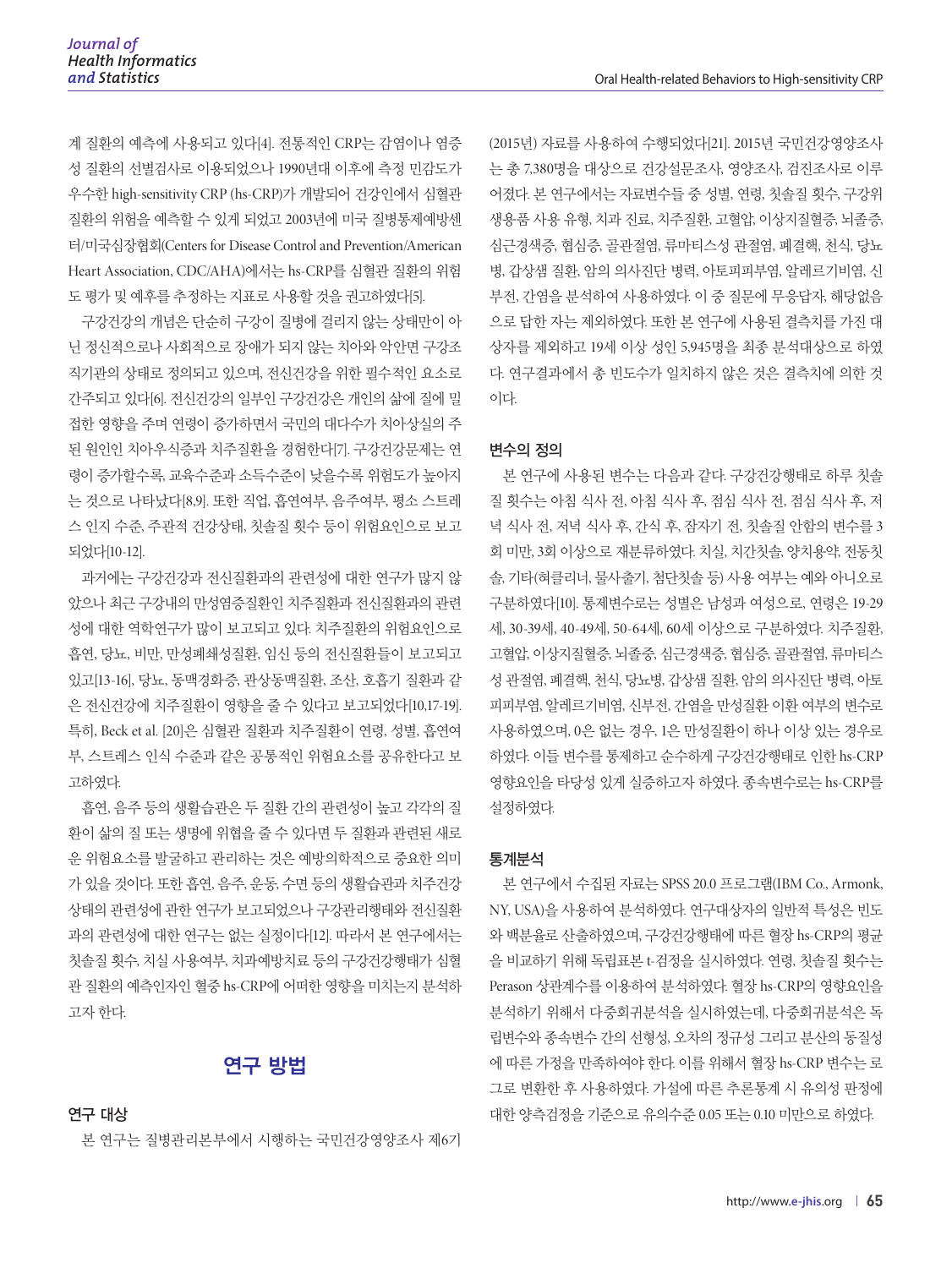# 연구 결과

#### 일반적 특성

연구대상자의 일반적 특성을 분석한 결과 Table 1과 같다. 성별은 여 자가 3,324명(55.91%), 남자 2,621명(44.09%)이었다. 하루 칫솔질 횟수는 3회 미만이 2,580명(48,71%), 3회 이상이 2,717명(51.29%)으로 3회 이상

|  | Table 1. General characteristics of study population |  |  |
|--|------------------------------------------------------|--|--|
|--|------------------------------------------------------|--|--|

| Variables                                       | n     | %     |
|-------------------------------------------------|-------|-------|
| Gender                                          |       |       |
| Female                                          | 3,324 | 55.91 |
| Male                                            | 2,621 | 44.09 |
| Age (y)                                         |       |       |
| 19-29                                           | 756   | 12.72 |
| 30-39                                           | 817   | 13.74 |
| 40-49                                           | 1,048 | 17.63 |
| 50-64                                           | 1,776 | 29.87 |
| $\geq 65$                                       | 1,548 | 26.04 |
| hs-CRP                                          |       |       |
| <1                                              | 3,900 | 74.05 |
| $1 - 3$                                         | 943   | 17.90 |
| >3                                              | 424   | 8.05  |
| The frequency of daily tooth brushing           |       |       |
| $<$ 3                                           | 2,580 | 48.71 |
| $\geq$ 3                                        | 2,717 | 51.29 |
| Dental floss                                    |       |       |
| Yes                                             | 1,155 | 21.37 |
| No                                              | 4,250 | 78.63 |
| Interdental brush                               |       |       |
| Yes                                             | 1,002 | 18.54 |
| No                                              | 4,403 | 81.46 |
| Oral rinse                                      |       |       |
| Yes                                             | 1,145 | 21.18 |
| No                                              | 4,260 | 78.82 |
| Power toothbrush                                |       |       |
| Yes                                             | 256   | 4.74  |
| <b>No</b>                                       | 5,149 | 95.26 |
| Etc (tongue cleaner, water pik, end tuft brush) |       |       |
| Yes                                             | 335   | 6.20  |
| <b>No</b>                                       | 5,070 | 93.80 |
| Preventive dental care, recent 1 year           |       |       |
| Yes                                             | 1,429 | 49.58 |
| No                                              | 1,453 | 50.42 |
| Dental treatment, recent 1 year                 |       |       |
| Yes                                             | 1,706 | 31.58 |
| No                                              | 3,696 | 68.42 |
| Chronic disease status                          |       |       |
| Yes                                             | 2,374 | 45.39 |
| No                                              | 2.856 | 54.61 |

hs-CRP, high sensitivity C-reactive protein.

Number may not sum to total due to missing information.

칫솔질 그룹이 다소 높게 나타났다. 구강위생용품 사용 유형에서는 해 당없음과 무응답자를 제외하고 치실 사용자 1,155명, 양치용약 사용자 1,145명, 치간칫솔 사용자 1,002명, 워터픽 사용자 335명, 전동칫솔 사 용자 256명 순으로 나타났다. 실란트, 불소도포, 단순 스케일링 등의 치과예방적 치료를 받은 그룹은 1,429명(49,58%)으로 받지 않은 그룹 1,453명(50,42%)보다 다소 적게 나타났고 최근 1년 동안, 치과진료가 필 요하다고 생각하였으나 진료를 받지 못한 그룹은 1,706명(31.58%)으로 치과진료를 받은 그룹 3,696명(68.42%)보다 적었다. 심혈관 질환에 위 험도를 CDC/AHA 권고 기준에 따라 혈장 hs-CRP의 값을 1 mg/L 미 만(저위험군), 1-3 mg/L (중위험군), 3 mg/L 초과(고위험군)로 각각 나 누어 대상자의 분포를 살펴보았을 때 저위험군은 3,900명(74.05%), 중 위험군 943명(17.90%), 고위험군 424명(8.05%) 순으로 나타났다.

# 연구대상자의 인구학적 특성 및 구강건강행태에 따른 hs-CRP의 평균비교

연구대상자의 인구학적 특성 및 구강건강행태에 따른 혈장 hs-CRP 의 평균비교는 Table 2와 같다. 성별에 따른 혈장 hs-CRP의 평균은 남 자가 1.38 mg/L으로 여자 1.17 mg/L보다 유의하게 높게 나타났다 (*p* = 0.002). 구강위생용품 사용 유형에서는 치실 사용자에서는 1.08 mg/L로 사용하지 않는 대상자 1.31 mg/L보다 유의하게 낮았으며 (*p* = 0.002), 치간칫솔 사용자와 미사용자에서도 각각 1.22 mg/L와 1.27 mg/L로 유의한 차이가 있었다(*p* < 0.001). 양치용액, 전동칫솔, 워터픽 등 기타 구강위생용품 사용 유형에서는 유의한 차이가 없는 것으로 나타났다. 최근 1년 동안 실란트, 불소도포, 단순 스케일링 등의 치과 예방적 치료를 받은 그룹에서는 1.16 mg/L로 예방적 치료를 받지 않은 그룹의 1.40 mg/L보다 유의하게 낮았다(*p* = 0.010). 연령과 칫솔질 횟수 에 따른 hs-CRP 검사값의 상관분석에서는 연령이 높을수록 평균치가 증가(r= 0.09, *p* < 0.001)하는 것으로 나타났으며, 칫솔질 횟수가 증가할 수록 평균치는 유의하게 감소하였다(r= -0.06, *p* < 0.001).

#### 혈장 hs-CRP에 영향을 미치는 구강건강행태 요인

혈장 hs-CRP에 영향을 미치는 구강건강행태 요인을 분석하기 위해 다중회귀분석을 실시하였다(Table 3). 다중회귀분석에서 선형성, 오차 의 정규성 그리고 분산의 동질성에 따른 기본가정을 만족하기 위해 종속변수인 혈장 hs-CRP를 로그로 변환하였다. 분석결과 회귀모형은 유의하였으며, 다중공선성과 잔차의 자기상관의 문제는 발견되지 않 았다. 회귀모형의 설명력은 4.9%이었고, 조절결정계수에 따른 설명력 은 4.5%로 나타났다.

성별과 연령은 혈장 hs-CRP에 영향을 미치는 것으로 나타났다 (*p* < 0.001). 즉, 여성에 비해 남성일 경우, 그리고 연령이 증가할수록 혈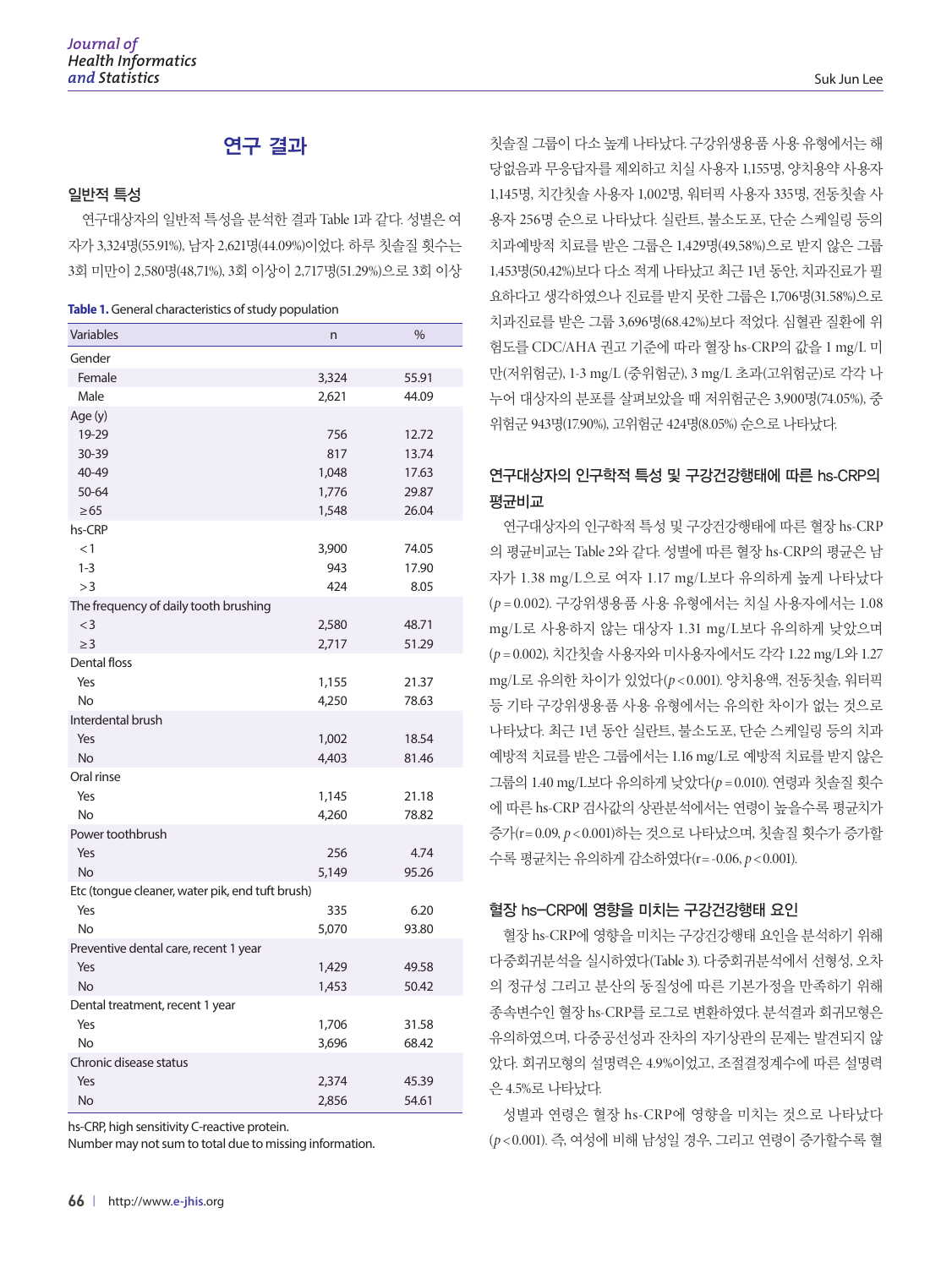| Variables                                       | n     | hs-CRP                   |           |               | -torr <i>p</i> -value |
|-------------------------------------------------|-------|--------------------------|-----------|---------------|-----------------------|
|                                                 |       | Mean                     | <b>SD</b> |               |                       |
| Gender                                          |       |                          |           |               |                       |
| Female                                          | 3,324 | 1.17                     |           | $2.19 - 3.17$ | 0.002                 |
| Male                                            | 2,621 | 1.38                     | 2.50      |               |                       |
| Age                                             | 5,267 | $\overline{\phantom{a}}$ | ÷,        | 0.09          | < 0.001               |
| The frequency of daily tooth<br>brushing        | 4,999 | ÷,                       |           | $-0.06$       | < 0.001               |
| <b>Dental floss</b>                             |       |                          |           |               |                       |
| Yes                                             | 1,155 | 1.08                     | 2.12      | 3.09          | 0.002                 |
| <b>No</b>                                       | 4,250 | 1.31                     | 2.38      |               |                       |
| Interdental brush                               |       |                          |           |               |                       |
| Yes                                             | 1,002 | 1.22                     | 2.30      | 3.55          | 0.000                 |
| <b>No</b>                                       | 4,403 | 1.27                     | 2.33      |               |                       |
| Oral rinse                                      |       |                          |           |               |                       |
| Yes                                             | 1,145 | 1.07                     | 1.87      | 0.57          | 0.567                 |
| <b>No</b>                                       | 4,260 | 1.31                     | 2.43      |               |                       |
| Power toothbrush                                |       |                          |           |               |                       |
| Yes                                             | 256   | 1.31                     | 2.31      | $-0.34$       | 0.733                 |
| <b>No</b>                                       | 5,149 | 1.26                     | 2.33      |               |                       |
| Etc (tongue cleaner, water pik, end tuft brush) |       |                          |           |               |                       |
| Yes                                             | 335   | 1.36                     |           | $2.45 -0.79$  | 0.431                 |
| <b>No</b>                                       | 5,070 | 1.25                     | 2.32      |               |                       |
| Preventive dental care, recent 1 year           |       |                          |           |               |                       |
| Yes                                             | 1,429 | 1.16                     | 2.24      | 2.58          | 0.010                 |
| <b>No</b>                                       | 1,453 | 1.40                     | 2.46      |               |                       |
| Dental treatment, recent 1 year                 |       |                          |           |               |                       |
| Yes                                             | 1,706 | 1.29                     | 2.31      | $-0.53$       | 0.596                 |
| <b>No</b>                                       | 3,696 | 1.25                     | 2.33      |               |                       |
| Chronic disease status                          |       |                          |           |               |                       |
| Yes                                             | 2,212 | 1.30                     | 2.35      | $-0.95$       | 0.344                 |
| No                                              | 2,733 | 1.24                     | 2.30      |               |                       |

**Table 2.** hs-CRP levels according to general charcateristic

hs-CRP, high sensitivity C-reactive protein; SD, standard deviation.

장 hs-CRP가 유의하게 증가하는 것으로 나타났다. 현재 만성질환이 있는 경우 혈장 hs-CRP에 영향을 주지 않는 것으로 나타났다.

성별, 연령, 염증관련 질환여부를 통제한 상태에서 혈중 hs-CRP에 영향을 미치는 구강건강관리 요인을 분석한 결과 칫솔질 횟수가 5% 유의수준에서 유의한 결과(B = -0.019, *p* = 0.032)를 보였으며 최근 1년 동안 실란트, 불소도포, 단순 스케일링 등의 치과예방적 치료를 받은 경우에서는 10% 유의수준에서 유의하였다(B = -0.029, *p* = 0.096).

## 고 찰

서구화된 생활양식, 인구고령화, 환경 악화 등으로 우리나라의 만성 질환의 비중은 크게 증가하고 있으며, 특히 심혈관계 질환은 높은 유 병률과 사망률을 보이는 질환이며 신규 환자 규모가 증가 추세에 있 **Table 3.** The factors affecting hs-CRP levels

| Variables                                          | B                                    | β        | t        | p     |  |
|----------------------------------------------------|--------------------------------------|----------|----------|-------|--|
| (Constant)                                         | $-0.357$                             |          | $-8.138$ | 0.000 |  |
| Gender                                             | 0.084                                | 0.095    | 4.740    | 0.000 |  |
| Age                                                | 0.004                                | 0.149    | 6.854    | 0.000 |  |
| Chronic disease status                             | 0.009                                | 0.022    | 1.066    | 0.286 |  |
| The frequency of daily tooth<br>brushing           | $-0.019$                             | $-0.044$ | $-2.141$ | 0.032 |  |
| Dental floss                                       | $-0.029$                             | $-0.029$ | $-1.422$ | 0.155 |  |
| Interdental brush                                  | 0.017                                | 0.016    | 0.792    | 0.428 |  |
| Oral rinse                                         | $-0.025$                             | $-0.025$ | $-1.264$ | 0.206 |  |
| Power toothbrush                                   | 0.034                                | 0.017    | 0.898    | 0.369 |  |
| Etc (tongue cleaner, water pik,<br>end tuft brush) | 0.045                                | 0.026    | 1.344    | 0.179 |  |
| Preventive dental care,<br>recent 1 year           | $-0.029$                             | $-0.033$ | $-1.666$ | 0.096 |  |
| Dental treatment, recent 1 year                    | 0.025                                | 0.024    | 1.224    | 0.221 |  |
|                                                    | $F = 11.99, p < 0.001$               |          |          |       |  |
|                                                    | $R^2$ = 0.049 Adjusted $R^2$ = 0.045 |          |          |       |  |

hs-CRP, high sensitivity C-reactive protein.

Dependent variable hs-CRP was log-transformed.

다. 또한 2012년 심혈관계 질환으로 인한 총 진료비는 질환별 진료비중 총 진료비의 13.8%로 1위를 차지하고 있으며, 2004년 이후 지속적으로 증가하고 있어 사회경제적으로 국민의 부담을 증가시키고 있다. 따라 서 예방과 조기진단을 위한 많은 연구들이 진행 중에 있으며 심혈관계 질환의 수정 가능한 위험인자인 비만, 고혈압, 당뇨병, 흡연 등의 생활 습관과 독립적인 위험인자인 혈중 hs-CRP가 정규적인 선별검사로 권 유되고 있다[22]. 또한 치주질환이 심혈관계 질환의 위험요인으로 보 고되고 있다[23].

치주질환은 치아우식증과 더불어 대표적인 구강질환으로 치료하지 않으면, 치아상실을 초래한다. 치주질환의 발생과 진행에는 성별, 연령, 미흡한 구강관리, 흡연, 세균감염, 사회경제요인, 전신질환 등의 인자 들이 복합적으로 작용한다[10]. Won et al. [10]과 Oh [24]는 구강건강행 태가 치주질환에 영향이 있다고 보고하였으며, D'Aiuto et al. [25]은 치 주질환의 정도와 혈중 CRP가 양의 상관관계가 있음을 보고하였다.

이에 본 연구는 구강건강행태와 심혈관계 질환의 예측인자인 혈중 hs-CRP과의 관련성을 규명하고자 하였다.

연구대상자의 구강건강행태를 살펴보면, 하루 칫솔질 횟수가 3회 미만이 48.7%, 3회 이상이 51.3%로 나타났으며, 구강위생용품 사용유 형에서는 치실, 양치용약, 치간치실 등의 사용 순으로 나타났다. 이는 제5기(2010-2012) 3차년도 국민건강영양조사를 이용하여 Won et al. [10]이 보고한 하루 칫솔질 횟수 3회 이상 49.3%의 결과보다 높았고, 구 강위생용품 사용유형에서는 Won et al. [10]의 연구에서 사용빈도가 높았던 치간칫솔의 사용빈도에 비해 치실의 사용빈도가 다소 높게 나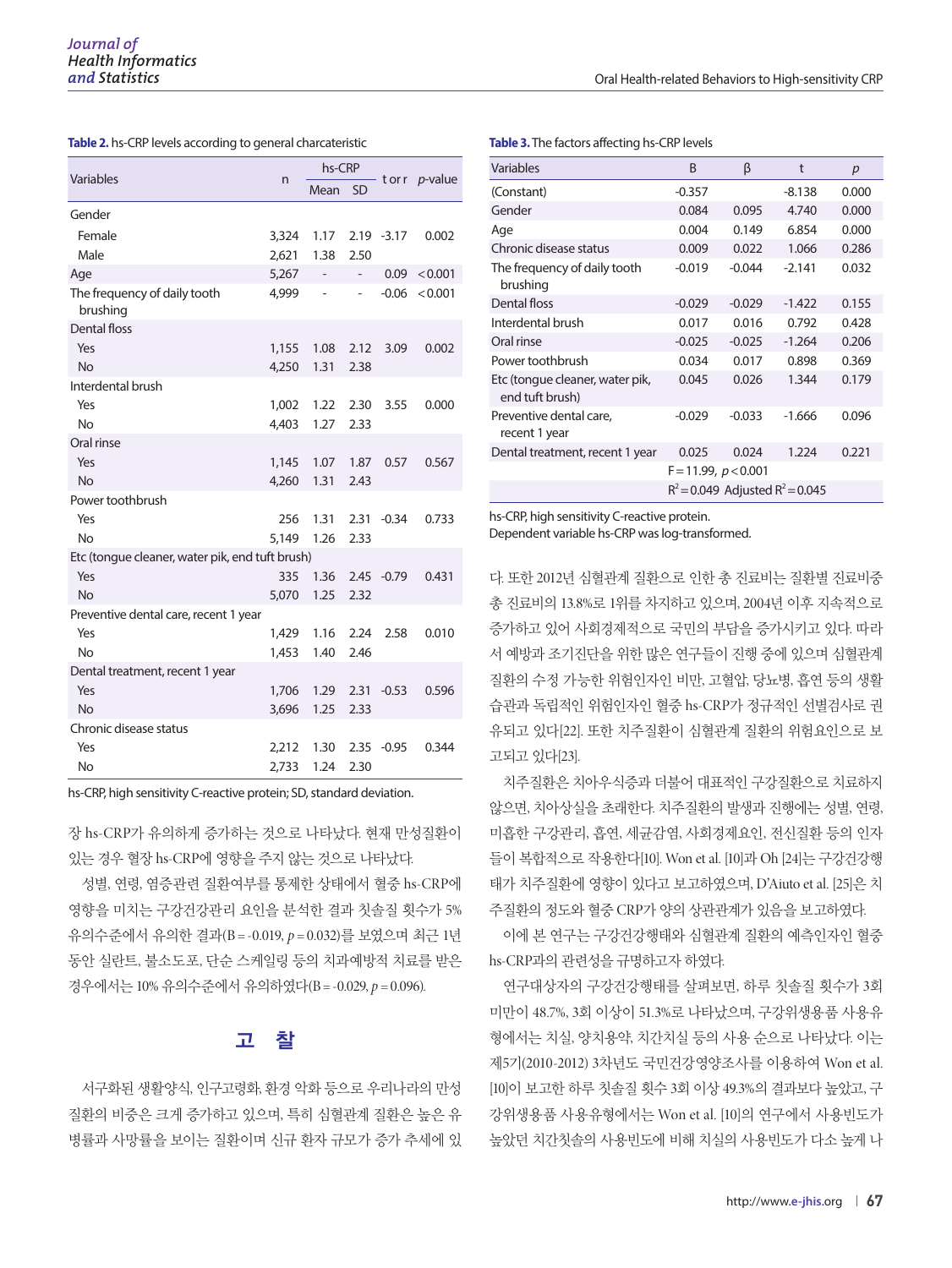타났지만 통계적으로 유의한 차이가 나타나지는 않았다.

성별, 연령별 혈중 hs-CRP는 남자의 평균(1.38 mg/L)이 여자의 평균 (1.17 mg/L)보다 높았으며 연령이 증가할수록 평균치가 증가(r= 0.085, *p* < 0.001)하였다. 이 결과는 Sung and Kang [26]이 보고한 국내 결과와 일치하였다. 칫솔질 횟수와 혈중 hs-CRP는 음의 상관관계로 나타났으 며 구강위생용품 중 치실, 치간치솔을 사용하지 않은 집단의 평균이 사용한 집단의 평균보다 높게 나타났다. 그리고 최근 1년 동안 단순 스 케일링 등의 치과예방적 치료를 받지 않은 집단에서 hs-CRP가 유의하 게 높게 나타났다. 만성질환 이환 유무에 따른 집단 간 hs-CRP의 평균 차이는 만성질환 이환군에서 다소 높게 나타났으나 유의한 차이가 없 었다. 이는 만성질환자의 이환 유무를 대상자의 자기기입에 의하여 도 출한 결과이며 현재 치료상태 및 복용 약물에 대한 고려가 이루어지 지 않아 나타난 결과로 사료된다.

본 연구에서 성별, 연령, 만성질환 이환 유무를 통제변수로 설정하 였을 때 구강건강행태 중 하루 칫솔질 횟수, 치과예방 치료가 혈장 hs-CRP 농도에 영향을 미치는 것으로 나타났다.

Won et al. [10]은 칫솔질 횟수가 1회 이하에서 치주질환의 유병률이 높았다고 보고하였고, Oh [24]는 남자에서 스케일링 경력은 치주질환 과 유의한 관련이 있다고 보고하였다. Genco and Genco [27]는 치주질 환과 충치가 암, 당뇨, 심장질환의 연관성 연구에서 흡연, 당분 섭취, 규 칙적인 운동, 체중조절 등이 공통적인 조절가능한 위험요소임을 보고 하였다. 하지만 분석요인에서 구강관리행태는 포함되지 않았다. 구강 내 세균을 제거할 수 있는 칫솔질과 예방적 치과치료는 주요한 치주질 환의 관리법이며, 심혈관계 질환의 위험 예측인자인 혈중 hs-CRP의 수 치 저하와 관련이 있는 것으로 사료된다.

본 연구의 제한점으로는 만성질환의 이환 유무에 대한 사항이 의사 의 진단에 의하지 않고 설문조사로 이루어져 정확한 병의 이환을 판 단하기 어려우며, 단면조사의 제한점으로 인하여 인과관계를 설명하 기에는 무리가 있을 수 있다. 그러나 대규모 국민건강영양조사를 이용 한 자료라는 것에 의미를 둘 수 있으며, 향후 구강관리행태와 심혈관 계 질환 및 만성 염증성 질환의 관련성을 밝히기 위한 연구의 기초 자 료로 활용될 수 있을 것이다.

# **REFERENCES**

- 1. Park EJ, Kim YA, Lim DS, Gee MS, You SW, Woo HY. Comparison of hs-CRP and lipid values between hypertensive and normotensive groups. Korean J Clin Lab Sci 2005;37(3):185-189 (Korean).
- 2. Cho YG, Kang JH. C-reactive protein and prevention of cardiovascular disease. Korean J Obes 2006;15(2):81-90 (Korean).
- 3. Kwon SY, Na YA. The assessment of framingham risk score and 10 year CHD risk according to application of LDL cholesterol or total cholesterol. Korean J Clin Lab Sci 2016;48(2):54-61 (Korean).
- 4. Ridker PM. Connecting the role of C-reactive protein and statins in cardiovascular disease. Clin Cardiol 2003;26(4 Suppl 3):Iii39-44.
- 5. Myers GL, Rifai N, Tracy RP, Roberts WL, Alexander RW, Biasucci LM, et al. CDC/AHA workshop on markers of inflammation and cardiovascular disease: application to clinical and public health practice: report from the laboratory science discussion group. Circulation 2004; 110(25):e545-549. Doi: 10.1161/01.cir.0000148980.87579.5e.
- 6. Shin MS, Hwang MY, Kim SK. Relationship of oral health awareness to oral health indexes among adults. J Dent Hyg Sci 2012;12(6):607- 616 (Korean).
- 7. Kim JH, Kang S, Jeong MA. Assessment on quality of life: based on oral health conditions. J Korean Acad Oral Health 2010;11(12):4873- 4880 (Korean).
- 8. Jung JO, Oh GJ. A study of the relationship between socioeconomic status, oral health behaviors and periodontitis in the elderly Korean population. J Korean Acad Oral Health 2011;35(1):57-66 (Korean).
- 9. Van Dyke TE, Sheilesh D. Risk factors for periodontitis. J Int Acad Periodontol 2005;7(1):3-7.
- 10. Won YS, Choi CH, Oh HN. Risk factors of periodontal disease in Korean adults. J Korean Acad Oral Health 2014;38(3):176-183 (Korean).
- 11. Ha JE, Bae KH. Reasons for extraction of permanent teeth in Korea. J Korean Acad Oral Health 2012;36(1):32-37 (Korean).
- 12. Ryu HG, Lee JH. The relationship between life style and periodontal health status. J Dent Hyg Sci 2013;13(4):418-425 (Korean).
- 13. Won JH, Ha MN. An association of periodontitis and diabetes. J Dent Hyg Sci 2014;14(2):107-113 (Korean).
- 14. Jin HJ, Kim EK, An SY, Im SU, Song KB, Choi YH. Relationship between periodontal status and chronic obstructive pulmonary disease. J Korean Acad Oral Health 2013;37(3):147-153 (Korean).
- 15. Jung JO, Chun JY, Lee KH. The relationship between smoking and periodontal diseases in Korean adults: based on the data from the Korea National Health and Nutrition Examination Survey 2010. J Korean Soc Dent Hyg 2013;13(3):481-489 (Korean).
- 16. Lee YK, Park JR. The relationship of obesity and periodontal disease by age. J Korean Acad Oral Health 2013;13(6):1015-1021 (Korean).
- 17. Mealey BL, Ocampo GL. Diabetes mellitus and periodontal disease. Periodontol 2000 2007;44:127-153. Doi: 10.1111/j.1600-0757.2006.